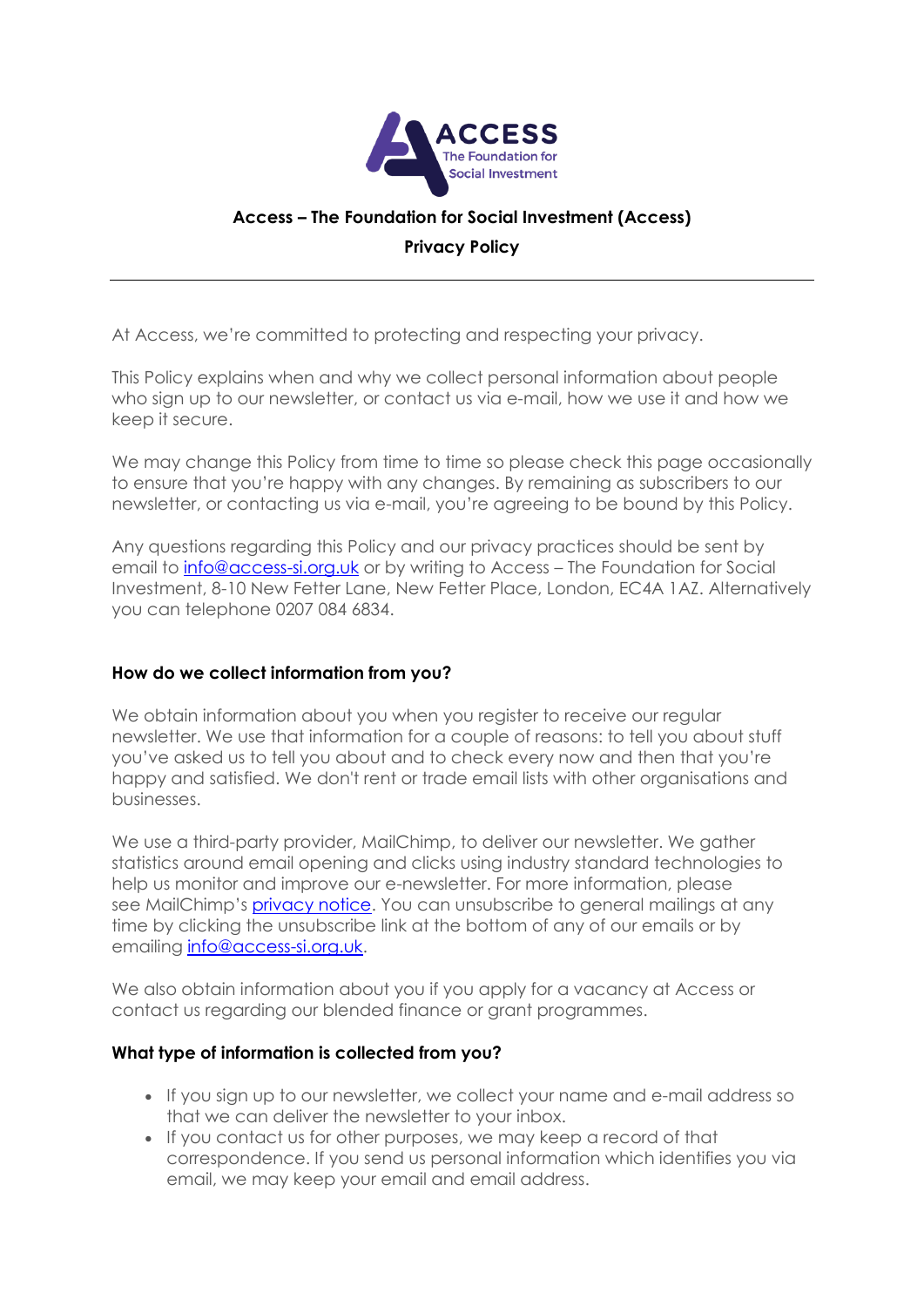Providing CVs or other information about yourself for specific purposes.

## **How is your information used?**

Your data will only be used for the purposes indicated when you submit the data or as detailed under this privacy policy.

We may use your information to:

- send you communications which you have requested and that may be of interest to you;
- seek your views or comments on the services we provide;
- carry out our obligations arising from any contracts entered into by you and us;
- process a grant or job application.

We review our retention periods for personal information on a regular basis. We are legally required to hold some types of information to fulfil our statutory obligations. We will hold your personal information on our systems for only as long as is necessary for the relevant activity.

### **Who has access to your information?**

All the personal data we process is processed by our staff in the UK. We will not sell or rent your information to third parties. We will not share your information with third parties for marketing purposes.

However, when we use third party service providers, we disclose only the personal information that is necessary to deliver the service and we have a contract in place that requires them to keep your information secure and not to use it for their own direct marketing purposes. Please be reassured that we will not release your information to third parties unless you have requested us to do so, or we are required to do so by law, for example, by a court order or for the purposes of prevention of fraud or other crime.

## **Your choices**

You have a choice about whether or not you wish to receive information from us. If you do not want to receive our newsletter, you can unsubscribe via the link on the newsletter or choose not to sign up initially.

#### **How you can access and update your information**

The accuracy of your information is important to us. If any of your details change or any other information we hold is inaccurate or out of date, please contact us at to [info@access-si.org.uk](mailto:info@access-si.org.uk) or by writing to Access – The Foundation for Social Investment, 8-10 New Fetter Lane, New Fetter Place, London, EC4A 1AZ. Alternatively you can telephone 0207 084 6834.

You have the right to ask for a copy of the information Access holds about you.